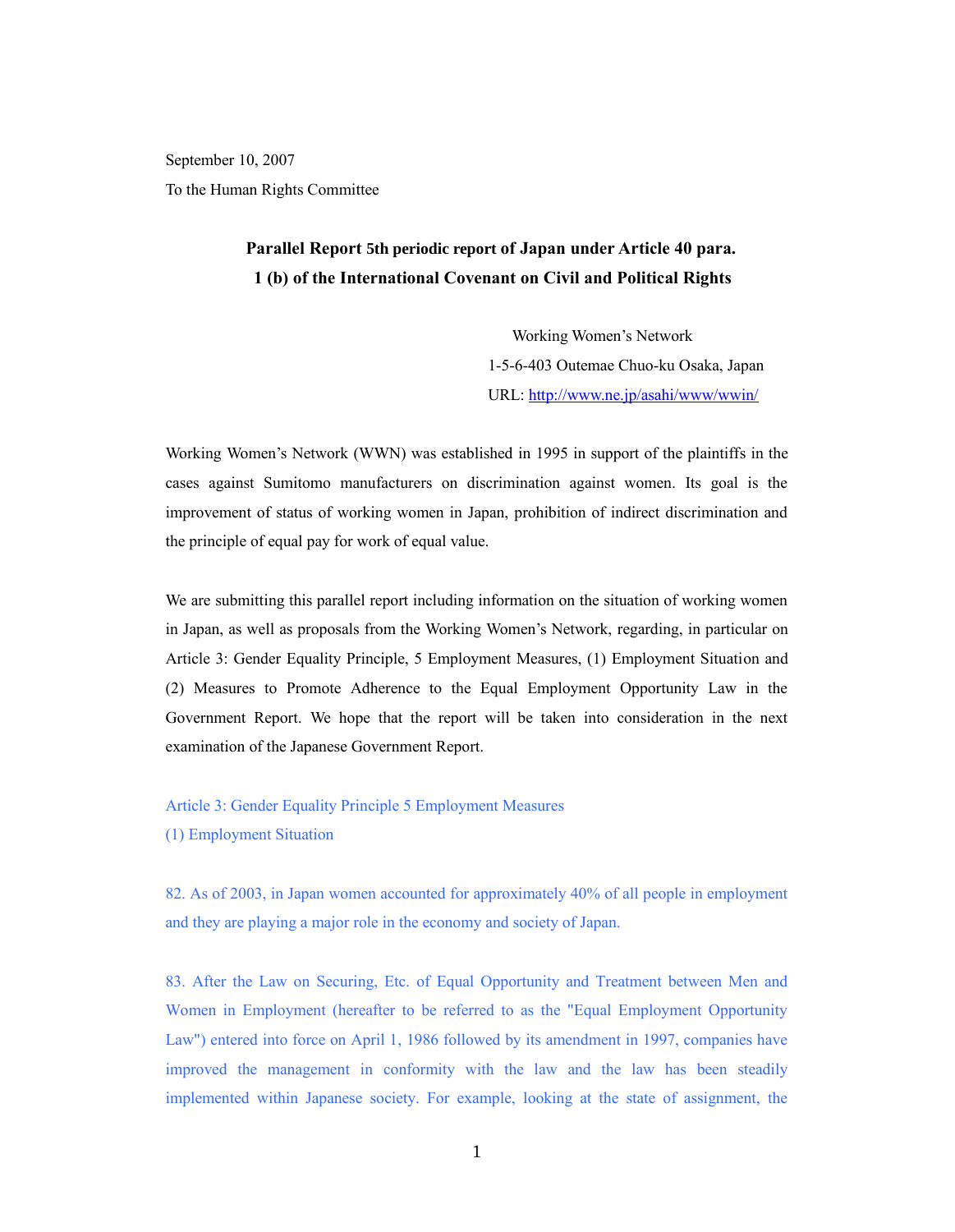number of companies that are "assigning both men and women to all workplaces" in all departments among all companies is now the highest.

## Actual Employment Situation

(1) Of the total 50.07 million workers in employment in 2005, 21.43 million were women, comprising 42.8%, of which 52.5% were 'non-regular' workers. Among the total workers of age 24 or younger, over half are 'non-regular' workers.

#### Chart 1.

|          |                | Both sexes |       | Female  |       | Male    |       |
|----------|----------------|------------|-------|---------|-------|---------|-------|
| Employee |                | 33.74      | 67.4% | 10.18   | 47.5% | 23.57   | 82.3% |
|          |                | million    |       | million |       | million |       |
| Non-     | Part-time, etc | 11.20      | 22.4  | 8.72    | 40.7  | 2.47    | 8.6   |
| regular  |                | million    |       | million |       | million |       |
| employee | Dispatch, etc. | 5.13       | 10.2  | 2.53    | 11.8  | 2.60    | 9.1   |
|          |                | million    |       | million |       | million |       |
|          |                | 50.07      | 100   | 21.43   | 100   | 28.64   | 100   |
|          |                | million    |       | million |       | million |       |

## Ministry of Internal Affairs and Communication "Labour Force Survey" 2005

Chart 2

Ratio of regular and non-regular employee among young workers

|                                   | regular                    | non-regular             |
|-----------------------------------|----------------------------|-------------------------|
| Age 15-24 5.58 million $(100\%)$  | $13.00$ million $(53.7\%)$ | 2.59 million $(46.3\%)$ |
| Age 25-34 13.09 million $(100\%)$ | 9.74 million $(74.5\%)$    | 3.34 million $(25.5\%)$ |

(2) In paragraph 83, it is stated that "companies have improved the management," however, due to the new personnel systems, following new forms of indirect discrimination have been created.

## Trading company – Kanematsu Corp.

The trading company, Kanematsu Corp., proposed a new personnel system in November 2005. The company maintained a separate pay system for men and women but introduced a career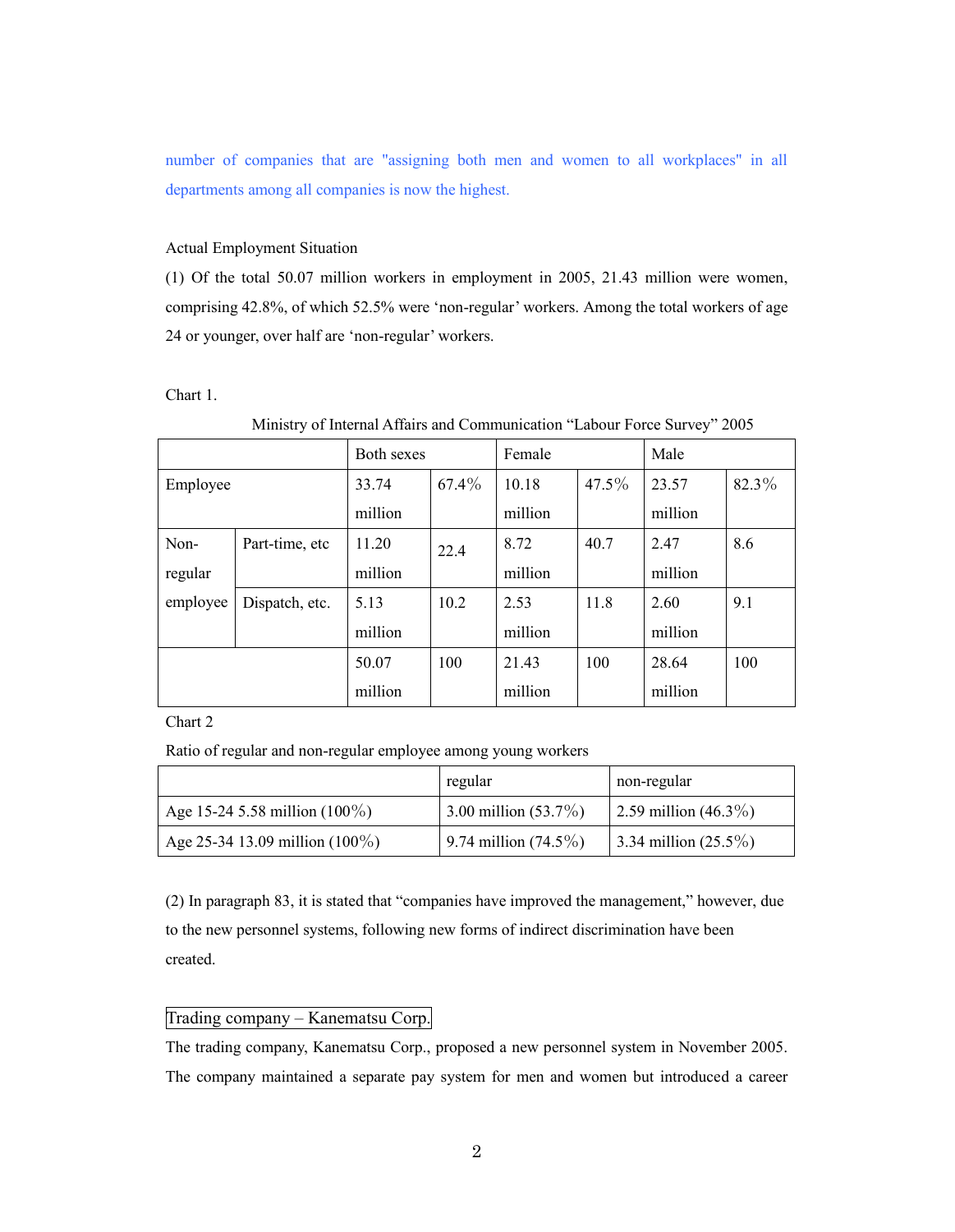track-based system before the legislation of the Law on Securing, Etc. of Equal Opportunity and Treatment between Men and Women in Employment (EEOL) in 1985. The most recent change is supposed to change the track-based system to one based on job responsibility before the amended EEOL goes into effect.

The gist of the proposal is to categorize each individual employee into 5 stages according to their job responsibilities. They would also be organized into 3 job groups. Those in the lowest job responsibility is defined as those working under instruction from superiors, and most of the women will find themselves in the lowest rank, job responsibility 1 in job group I. Male employees in their second to fourth year (age 25) are also placed in the job responsibilities of the job group I, and at first glance, it seems that there is no difference in treatment between men and women. The fact, however, that the company never confirms the intention of each individual employee, and that an overwhelming number of women is assigned to one category clearly indicates indirect discrimination. Under the current track-based pay system, those in the clerical track (female) have regular pay raise until age 39, but under the new proposal, pay raise is guaranteed only up to age 27, and therefore 60% of the women over 28 will suffer a pay decrease. The decrease will be larger in particular, for those who have worked longer. The objective of the proposal seems to be to maintain pay for women at the level of those of a 25 year old male employee, how ever long they may have worked. For women to get a pay raise, they would have to transfer to job group II. For that, they require an evaluation of over AB, to successfully take an internal exam, have third grade bookkeeping and documentation skills under the Japan Chamber of Commerce standards, and achieve over 600 points on the TOEIC test. For those who have been working for many years, it is difficult, even to be qualified to take the exam.

## Trading company – Okaya & Co.

In June 1988, Okaya Co.& Ltd categorized all its female office employees into the clerical track, and all male office workers into management track, which led to future management positions, without confirming the wishes of the individuals. The management track was overwhelmingly male, while the clerical track was all female, which indicates that this was nothing but a cover for sex discrimination.

The work of the employees at the trading company overlaps, and is not clearly distinguishable whether the employee is a woman or man. A woman taking over work that was undertaken by a male employee, or vice versa is a daily occurrence.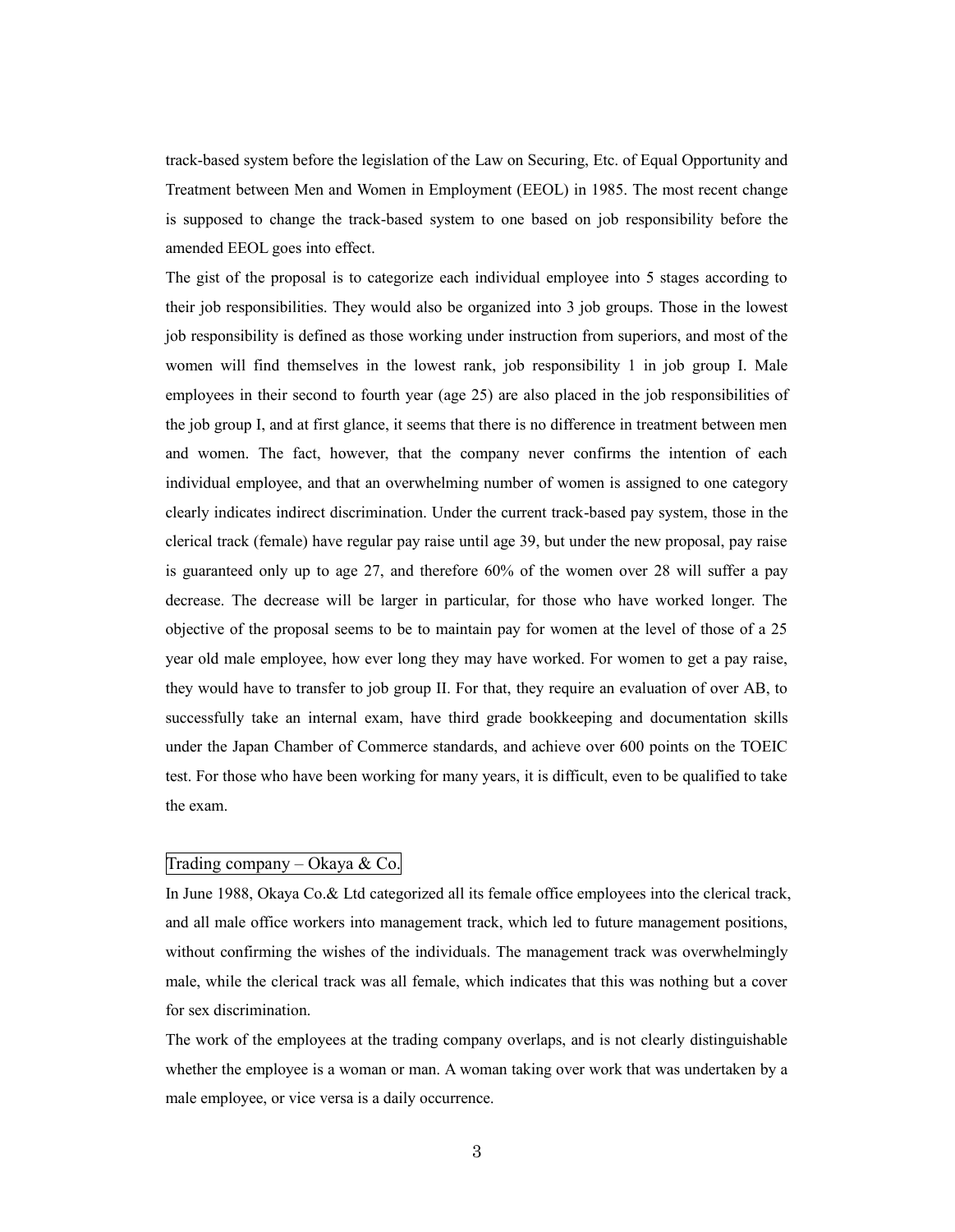There were no female employees in the management track during the period of 1989 to 1995, but after I filed suit the company started accepting 1 or 2 women in the track.

The difference in pay at the time I was 58 was approximately 230,000 yen per month.

The clerical track employees earn on average 64% of those in the management track. On top of this huge pay difference, Okaya Co.& Ltd does not yet have a single female woman in its management positions. It had none even before the introduction of the career track based system. The clerical track created with the introduction has no management position within its track. This shows that the company has no intention of promoting women to management.

From April 2006 onwards, only fixed-term contract employees will be hired in the clerical track. As a general rule the contract will be for 3 years, which may be renewed twice at maximum. All these workers will be women. It is a new form of indirect discrimination.

#### Trading company – Company M

Company M, a trading company, changed its career track based system, and placed everyone into the management track. Specifically, it categorized everyone into 5 job groups. The basic concept was to introduce a multiple aspect system, which gives consideration to, transfers and trains each employee according to his/her intent and personality.

Although men and women were now in the same track, this was in name only, and the situation had not changed. Most women (clerical) were categorized in business support group Course B. They would be eligible for a regular pay raise for 4 years after starting to work, but their pay would be the same after the  $4<sup>th</sup>$  year until retirement (for the next 37 years), and they were excluded from promotion.

The business support group and the staff group were separated into a Course A, in which there was a possibility of being transferred to different branches, and a Course B, which did not. As mentioned above, everyone in Course B was female. Moreover, there is no transfer system from Course B to A. Transfer from business support to staff group is possible by successfully taking a test, but the hurdle set by the test is so high only 1 person has managed to do so in the Kansai Office in the past 5 years.

The staff group is the highest job group available for women. None of the male employees in the business support group, Course A, who took the transfer test has ever failed. For them, the system is in effect that of automatic promotion. They would move up from the staff group to business line, and the next level. The job content, roles and expectations in the business support and staff groups are the same, whether the employee is in Course A or B. The evaluation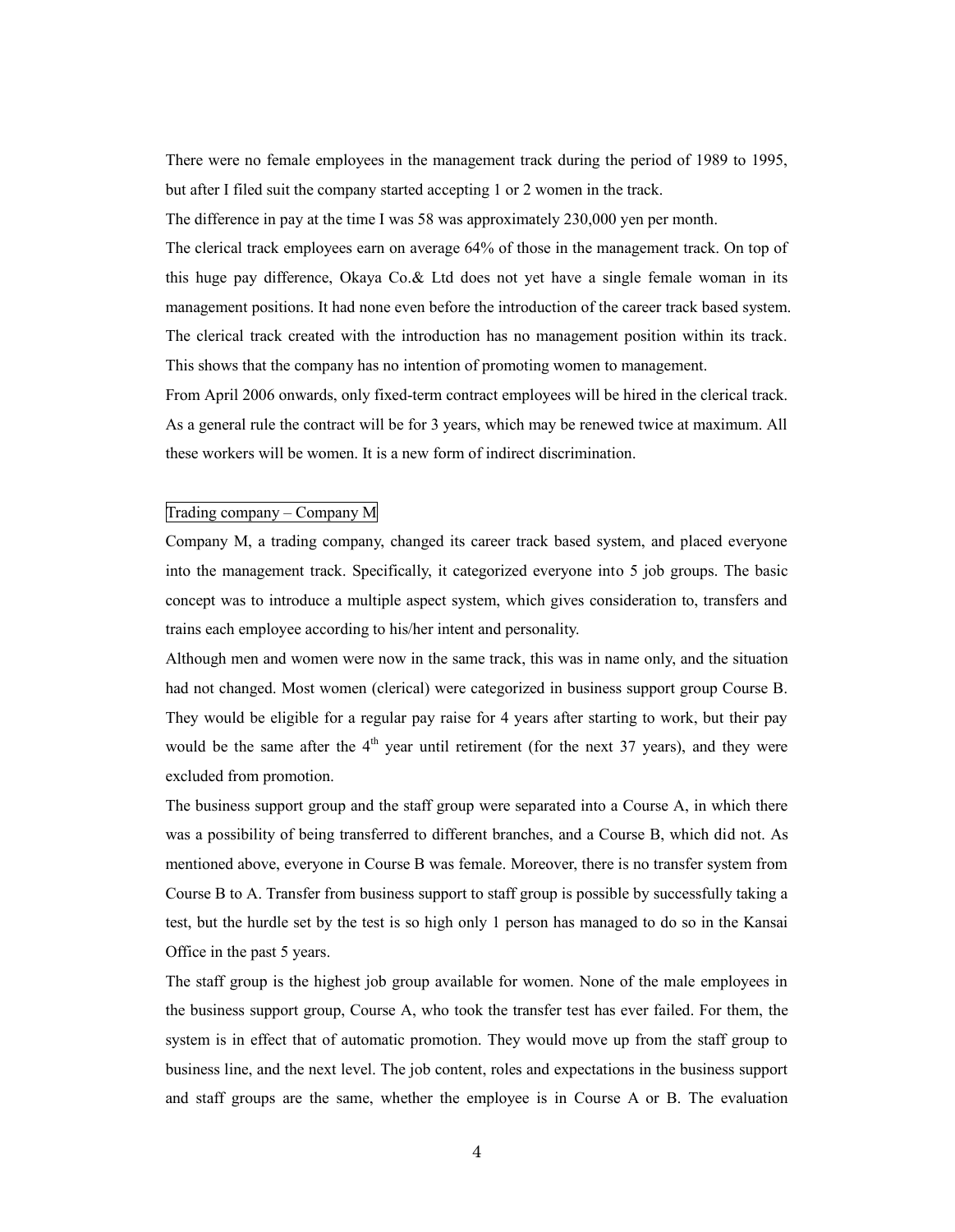standard is also the same. Meanwhile employees in Course B (female) earn 42% of the pay of the employees of the same age in Course A (male). After the introduction of the new system, about 10% of the new recruits in Course A were women, but there have been no new recruits in Course B.

What is noticeable is that instead of new recruits, the company has been hiring newly graduated women as fixed-term contract workers for 5-year contract (earning approximately 70% of that of a female employee in Course B).

This shows that the company is introducing new forms of hidden discrimination against women, and indirect discrimination is continuing to spread.

## Major construction company

Since April 2005, there are no career track based management categories, and all employees are now in the management track regardless of sex. The change in the system involved shifting each employee's salary to the grades according to the new standard, so there was no big change in the salary. This meant that the salaries of women in the previous regional positions were not raised to the same level as the men, who have been working as long as they have, and have the same educational background. Their grade under the new system was decided by their previous salary, so the pay gap remained. It is about 200,000 yen per month.

The old practice of assigning women to receptionists also remained. We do not know how we will be graded, or how we will be evaluated. Moreover, being assigned to management track comes with the condition of possible transfers to other branches. In our company, refusing to transfer could mean dismissal.

In changing the personnel system, we have asked the management to assign women to more active roles, conduct awareness raising training and classes for men and women including management as part of positive action. There seems to have been some explanation given to people in the management positions at the time of the introduction of the new system, but there has been none for employees in general.

Some of the younger men in management positions make statements or assign work that amounts to 'power harassment,' saying that since men and women are equal, they should be able to ask us to do any kind of work. Since women cannot change at once, just because we have a new system, we are asking management to introduce a 2 or 3-year program to train and educate women as positive action measures, but so far no training has been introduced. The system change has not been informed correctly, and there have been instances in which women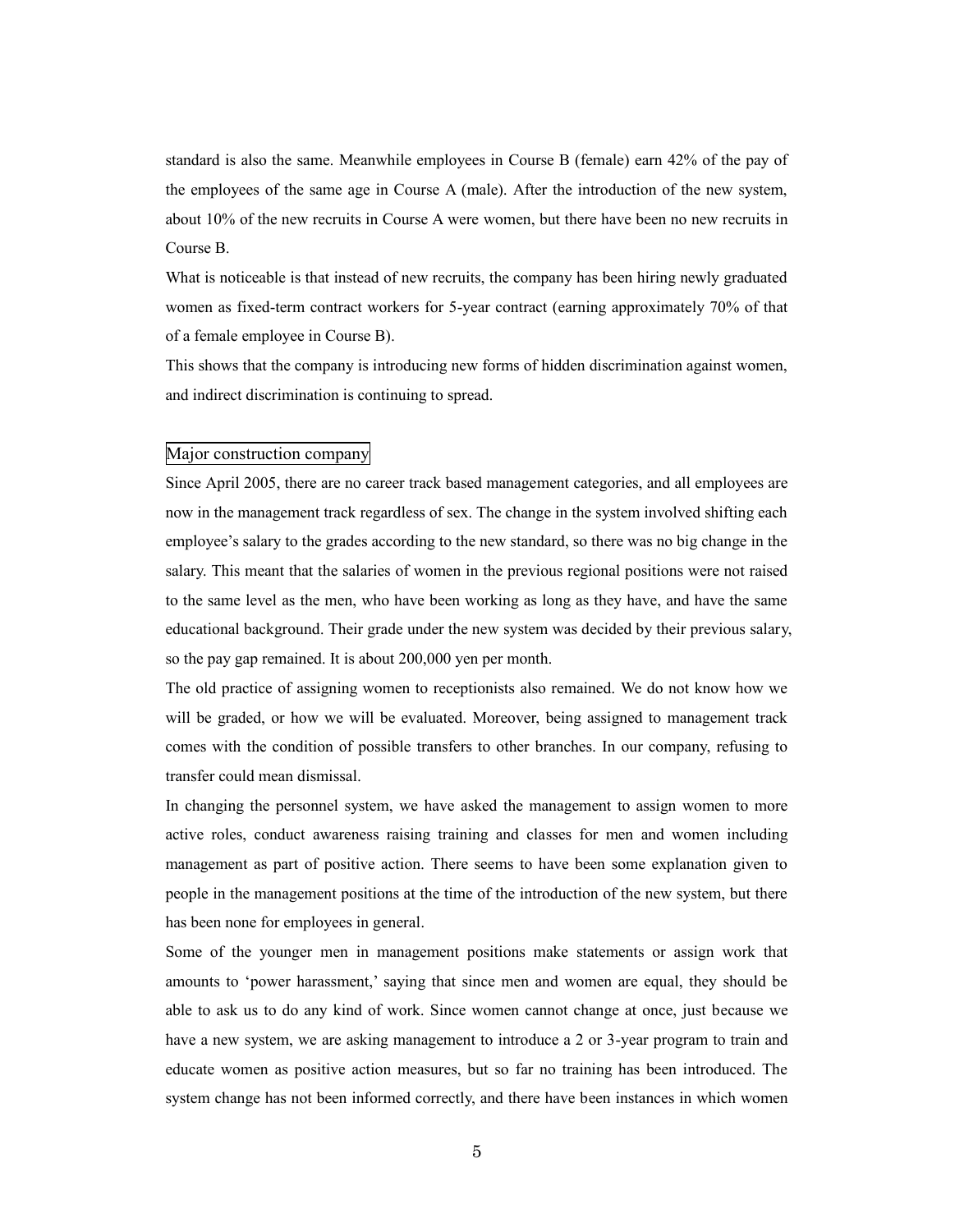suffered from misguided acts and comments.

There is a possibility that the gap between men and women will widen, depending on what jobs we are assigned to. In other companies in the same industry, which has introduced similar systems, women were assigned to routine and supporting work, and as a result, they were given low evaluation. This led to differences in promotion, and lower pay.

84. The ratio of women in positions at the levels Chief, Section manager and Director overall remains low, but the ratio is increasing at all these levels (Attached Document 8). When companies with few women in managerial positions were asked the reason, the most common reply, given by approximately 50% of respondents, was that "the company has no women with the knowledge, experience, judgment and other ability required for the positions."

Female employees are not recognized as a worker, are not given work or training. They are placed in clerical jobs, and made to work in supportive roles as cheap labour. For many women, the door to management positions remains closed. Complaining that there are no women with the necessary knowledge, experience or decision making capacities, without recognizing the capabilities of women, who comprise half of the population, without providing education or training, or promoting employees to management without distinction of sex, is an excuse, shifting the blame on the women. At company A, a manufacturer, the total number of employees in management positions is  $3,332$ , of which  $3,279$  (98.4%) are men and  $53$  (1.6%) are women. Company B has 1,256 employees in management positions, of which 1,253 (99.8%) are men and 3 (0.2%) are women.

85. Concerning measures taken with the objective of eliminating de facto disparities arising between male and female workers caused by factors such as past employment customs, traditional views on the division of gender roles, etc., namely "active efforts by companies to promote the full utilization of the abilities of women (Positive Action)," approximately 40% of companies state that they "are already taking Positive Action" or "are planning to take Positive Action in the future."

Women hired in management tracks comprise 5% of the national total. At the manufacturing company A, there were 200 new recruits in the track, of which 165 (82.5%) were men and 35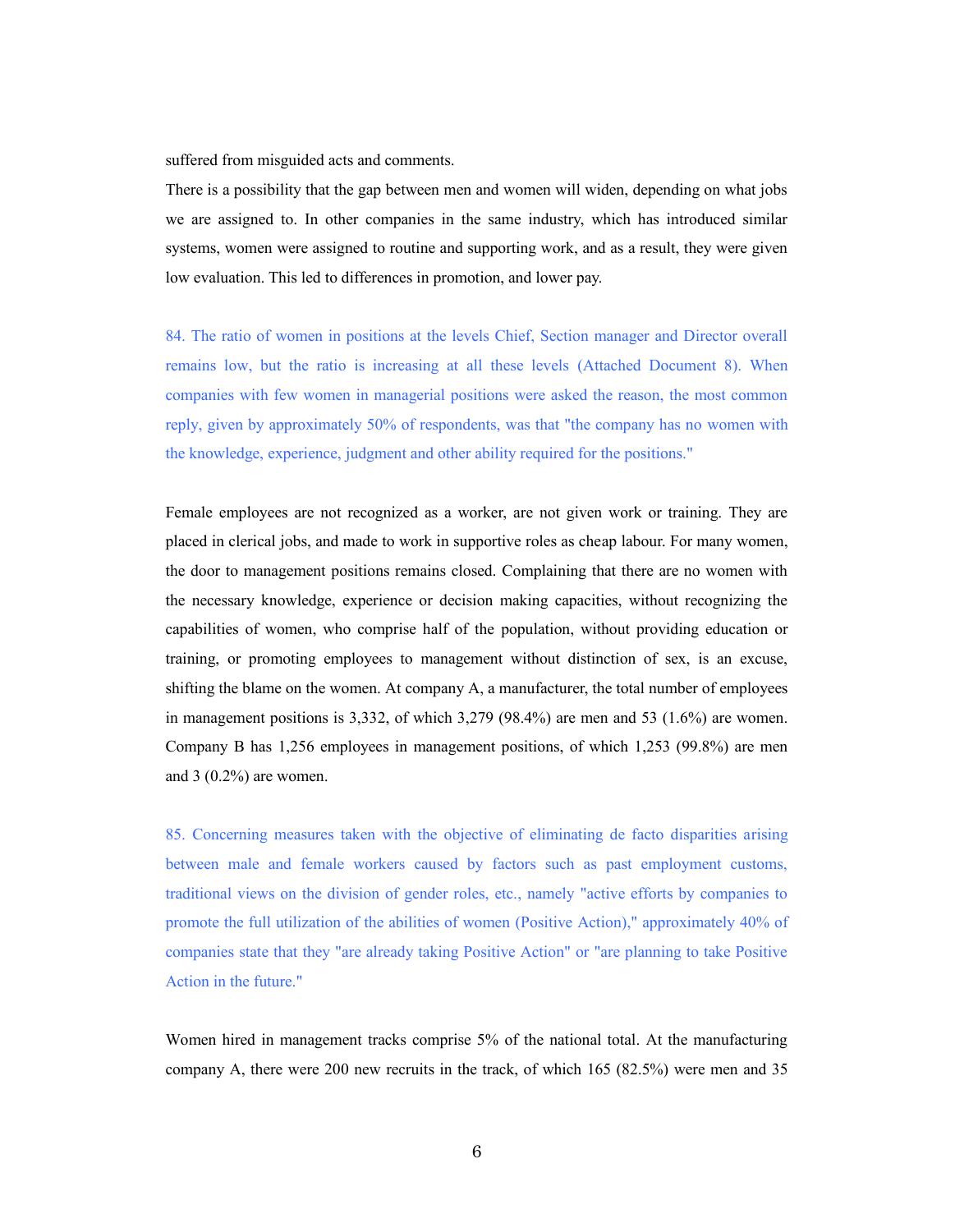$(17.5\%)$  were women, at company B, out of a total of 80, 78  $(97.5\%)$  were men and 2  $(2.5\%)$ were women.

## (2) Measures to promote adherence to the Equal Employment Opportunity Law

87. The Equal Employment Department of the Prefectural Labour Bureau, which is the regional bureau of the MHLW, is conducting public relations activities to raise awareness of the Equal Employment Opportunity Law and is providing corrective guidance to eradicate discriminatory treatment between men and women. The Equal Employment Department is also receiving approximately 20,000 consultations concerning the Equal Employment Opportunity Law per year, and quick resolution of individual disputes between female workers and employers over equal treatment between men and women is being provided through advice, guidance and recommendations from the Director-General of the Prefectural Labour Bureau and through the mediation of the Equal Opportunity Mediation Conference. The GOJ also gives guidance to companies that have introduced the employment management system differentiated by career courses. The advice is based on the "Matters to be Noted Regarding Employment Management Differentiated by Career Track, etc" established by the MHLW in June 2000 and is designed to enable companies to conduct their employment management in line with the Notice.

## An example of transfer systems placing high hurdles (case of Company A)

Requirement for taking the transfer test includes having national level qualifications (licensed tax accountant, judicial scrivener, etc.), as well as having 400 or higher points on the TOEIC test. Those eligible would take a written test and be subject to an interview.

89. The major reasons for the wage disparity between men and women are considered to be the differences in type and level of position between men and women and the fact that women work for a fewer continuous number of years than men. Therefore, the GOJ prohibits discrimination in posting and promotion by the Equal Employment Opportunity Law and is developing measures that aim to ensure equal treatment between men and women.

The description in the above paragraph, that "the GOJ prohibits discrimination in posting and promotion by the Equal Employment Opportunity Law.." is an overly general one, and does not clarify what the reasons are for the wage disparity between men and women. We, as an NGO, provide the following.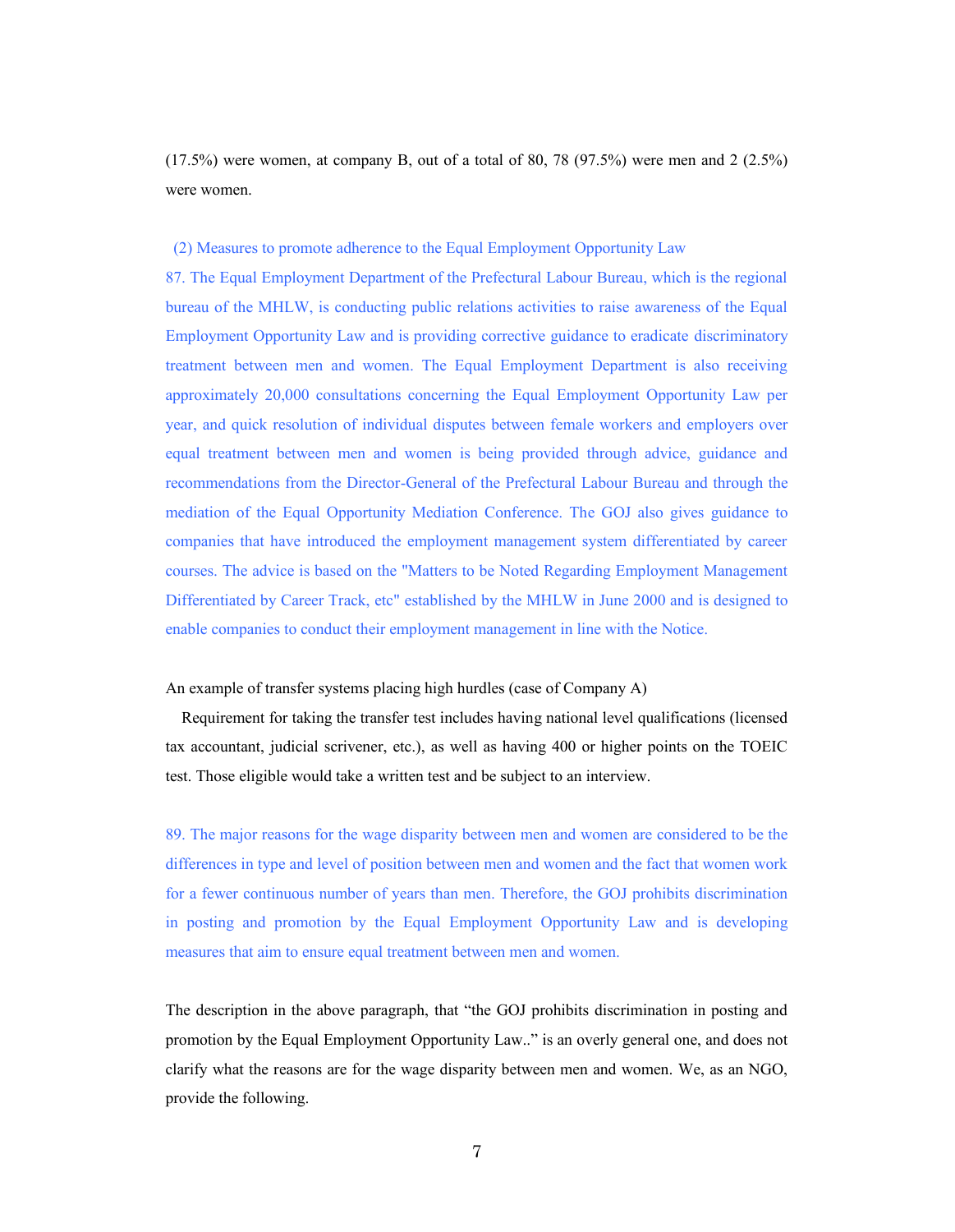Main reasons for the wage disparity between men and women in Japan

(1) Career track based personnel system

The Guideline under the EEOL defines "employment management categories" as categories of workers by form of employment, form of working, etc., and forbids discrimination based on sex for each category.

This means that discrimination between men and women is prohibited within the job categories of the management track.

The term "employment management category" created the opening for companies to introduce the career track systems, and created a management track of which 5% would be women and a clerical track which would be 100% women. The system provided a cover for discrimination against women.

(2) Prohibition of indirect discrimination

The EEOL was amended in April 2007. The explicit inclusion of the prohibition of indirect discrimination, for the first time in this country, based on the Recommendations by CEDAW was a welcome development. However, the list of prohibited examples of indirect discrimination included in the Ordinance of the Ministry of Health, Labour and Welfare was restrictive, and it is insufficient to respond to the discrimination in the work place shifting forms in various ways. The above career track based personnel system is an obvious case of indirect discrimination.

(3) Non-compliance of the principle of equal pay for work of equal value

Most of the part-time workers are women. Ms. Ban, who has worked for the Bank of Nagoya for 28 years, earns 1 million yen a year. A male full-time, 'regular' employee, who is of the same age as Ms. Ban, and who has worked just as long, earns 8 million yen a year. The principle of equal pay for work of equal value is not put into effect.

90. A research committee of experts has also conducted an analysis of the causes of the wage disparity between men and women, and studied the effects of the systems of companies regarding wage and conditions on the wage disparity between men and women and the current direction of efforts toward reducing the wage disparity, and compiled a report in November 2002. Based on the recommendations in this report, the GOJ has drawn up a guidelines in order that management and labor could tackle eliminating the disparity voluntarily. The GOJ is currently striving to ensure that the guideline is widely used. In combination with this, the GOJ